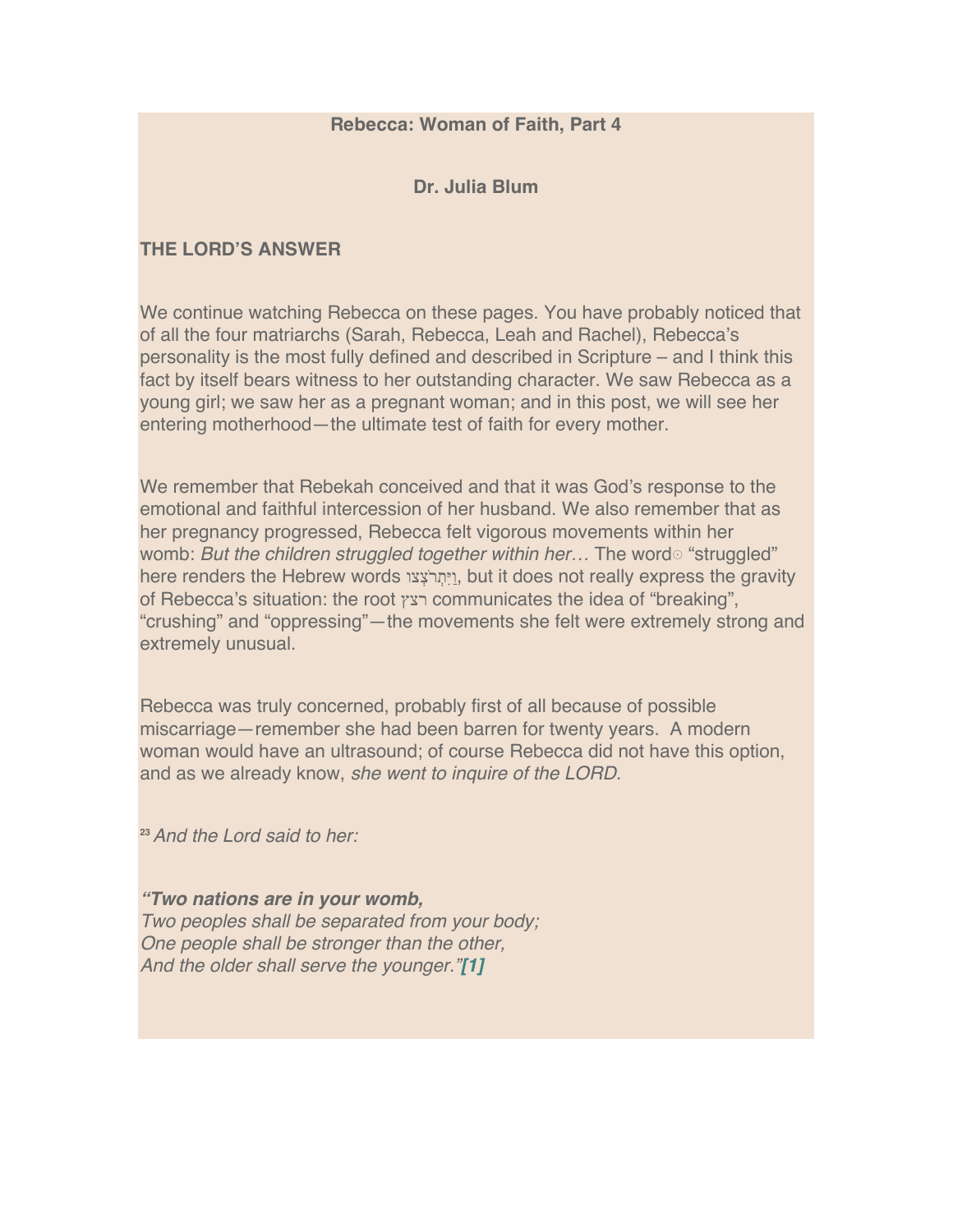While we see the long-term consequences of this famous verse, of course Rebecca was first of all preoccupied with knowledge that was relevant to her pregnancy. She realized, for the first time, that there were two babies in her womb. The Rabbinic commentaries say that she was very relieved and comforted by this news: she thought something was wrong with her baby and her pregnancy so was comforted to learn that it was "just" a struggle between two babies. I believe she was also quite astonished: Jacob and Esau were the first twins mentioned in the Bible, and at that point Rebecca may not have even known about this possibility. In this sense, it's only when she gave birth to the twins that it became clear that she was not imagining things and that the answer did indeed come from the Lord.

## **TWO NATIONS IN YOUR WOMB**

The second, long-term layer of God's response was even more significant: The babies' movements in Rebecca's womb were but a sign foretelling the relationship they would have as siblings and symbolizing the struggle between two nations. "*Two nations are in your womb":* not only does each baby pull in his own direction even now, and that's why you feel these strong movements in your womb, but they will split up and go completely different ways once they are issued from your body.

However, there is something more that we should know about this verse. While traditional translations always render the last sentence as "*the older will serve the younger*", in Hebrew this last portion of the verse is much less clear and presents considerable ambiguity: צעִיר דיעֲבֹן וָרָב. Since the Hebrew words here don't have the definite article, the word את) *et*) – direct definite object marker – is missing. However, without את*) et)*, it is not clear which word is the object and which is the subject. Without the marker, the text can work both ways, and therefore there is no way to determine who will serve whom.

Finally, we have to know that יֵנ ְשׁ יםִיֹ ג ךֵנ ְט ִב ְבּ – *Two nations are in your womb –* has been a very important phrase in Jewish history. Many times, it has been used to define the relationship of the people of Israel to the nations around them. For instance, just as Jacob was seen as representing his descendants, the Jewish people, so Esau was said to represent Rome—the power that destroyed the Temple and scattered the remnants of Israel. The phrase has also been used by Jewish commentators in their perceptions of Jews and Christians in Late Antiquity.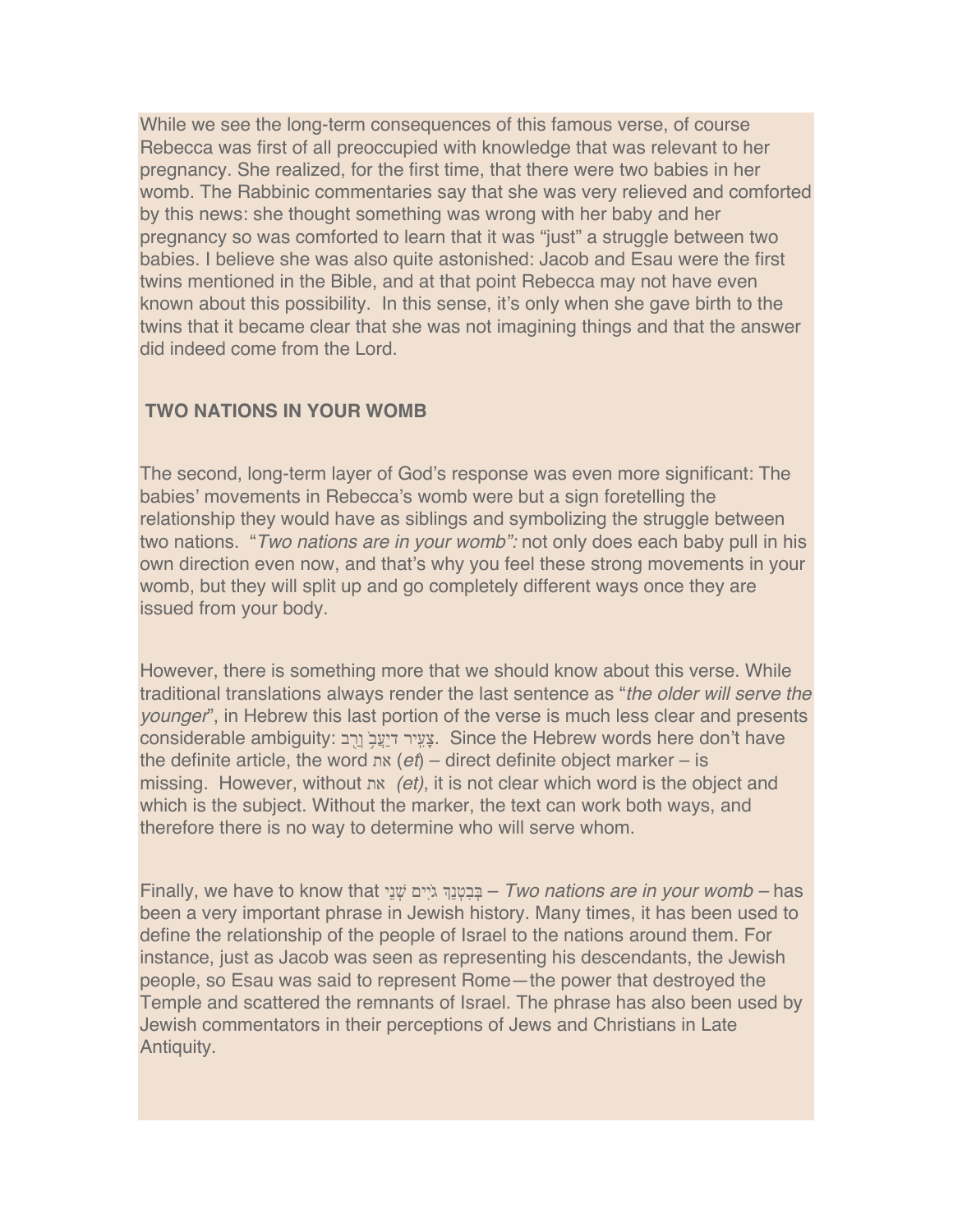## **THE TWINS**

Finally the twins were born. I wonder what was going through Rebecca's mind as she watched her little sons. She knew that her boys would go different ways – did she see it from the very beginning? Just a few days ago I was listening to my friend telling me how badly her children fight and quarrel and how desperate she feels because of that. Did Rebecca feel desperate? Did she try to reconcile them when they were fighting, or did she just think: they are destined to be this way anyway, so why to bother? Indeed, motherhood becomes an ultimate test of faith for almost every mother – and I have no doubt that it was like this for Rebecca: her whole situation, prophesied and defined by God, was extremely complicated and challenging.

We all know the story about the blessing 'stolen' by Jacob thanks to Rebecca's plot. However, before this story, there had been years and years (next time, we will calculate together how many years exactly) of difficult, painful and torn motherhood. Did she share this prophecy with her family? With her husband? With her sons? How did this terrible split between the brothers begin? Did they not get along from the very beginning, even when they were small children? Was this split inevitable because of God's prophecy, or was it just an imperfect human understanding of this prophecy that caused the enmity between the brothers?

Is it important for us to understand that? I believe it is, because it seems to be very important for God. We see in the Scripture that the whole life of Jacob/Israel, in a sense, has been shaped and determined by his conflict with his brother: it is because of this conflict that he went into exile, where he stayed at Laban's service for 20 years, married and fathered 11 sons (Benjamin was born later); and it is because of and before his meeting with Esau (the night before this meeting), that he had his amazing and unique encounter with God at Penuel that changed his name and changed his heart—and also definitely changed the course of the upcoming meeting of the brothers. And if the story of Jacob and Esau is important in God's eyes (not to mention their mother who is our primary object here), it should also be important in ours. So, how did this conflict begin? Maybe, the terrible split that will tear the brothers apart has its origin in the parents' story?